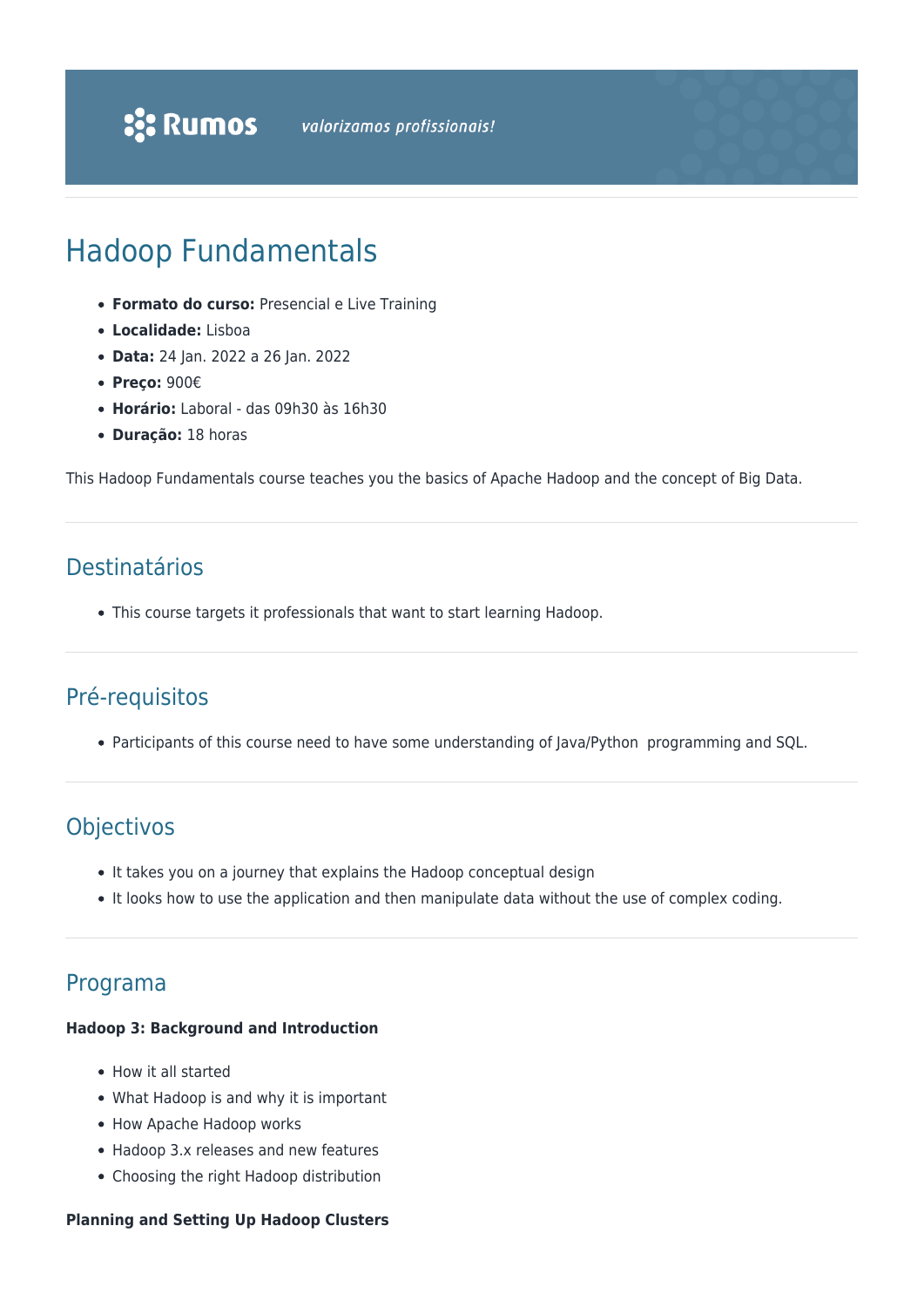- Prerequisites for Hadoop setup
- Running Hadoop in standalone mode
- Setting up a pseudo Hadoop cluster
- Planning and sizing clusters
- Setting up Hadoop in cluster mode
- Diagnosing the Hadoop cluster

#### **Hadoop Distributed File System**

- How HDFS works
- Key features of HDFS
- Data flow patterns of HDFS
- HDFS configuration files
- Hadoop filesystem CLIs
- Working with data structures in HDFS

#### **Developing MapReduce Applications**

- How MapReduce works
- Configuring a MapReduce environment
- Understanding Hadoop APIs and packages
- Setting up a MapReduce project
- Deep diving into MapReduce APIs
- Compiling and running MapReduce jobs
- Streaming in MapReduce programming

#### **Building Rich YARN Applications**

- Understanding YARN architecture
- Key features of YARN
- Configuring the YARN environment in a cluster
- Working with YARN distributed CLI
- Deep dive with YARN application framework
- Building and monitoring a YARN application on a cluster

#### **Monitoring and Administration of a Hadoop Cluster**

- Roles and responsibilities of Hadoop administrators
- Planning your distributed cluster
- Resource management in Hadoop
- High availability of Hadoop
- Securing Hadoop clusters
- Performing routine tasks

#### **Demystifying Hadoop Ecosystem Components**

- Understanding Hadoop's Ecosystem
- Working with Apache Kafka